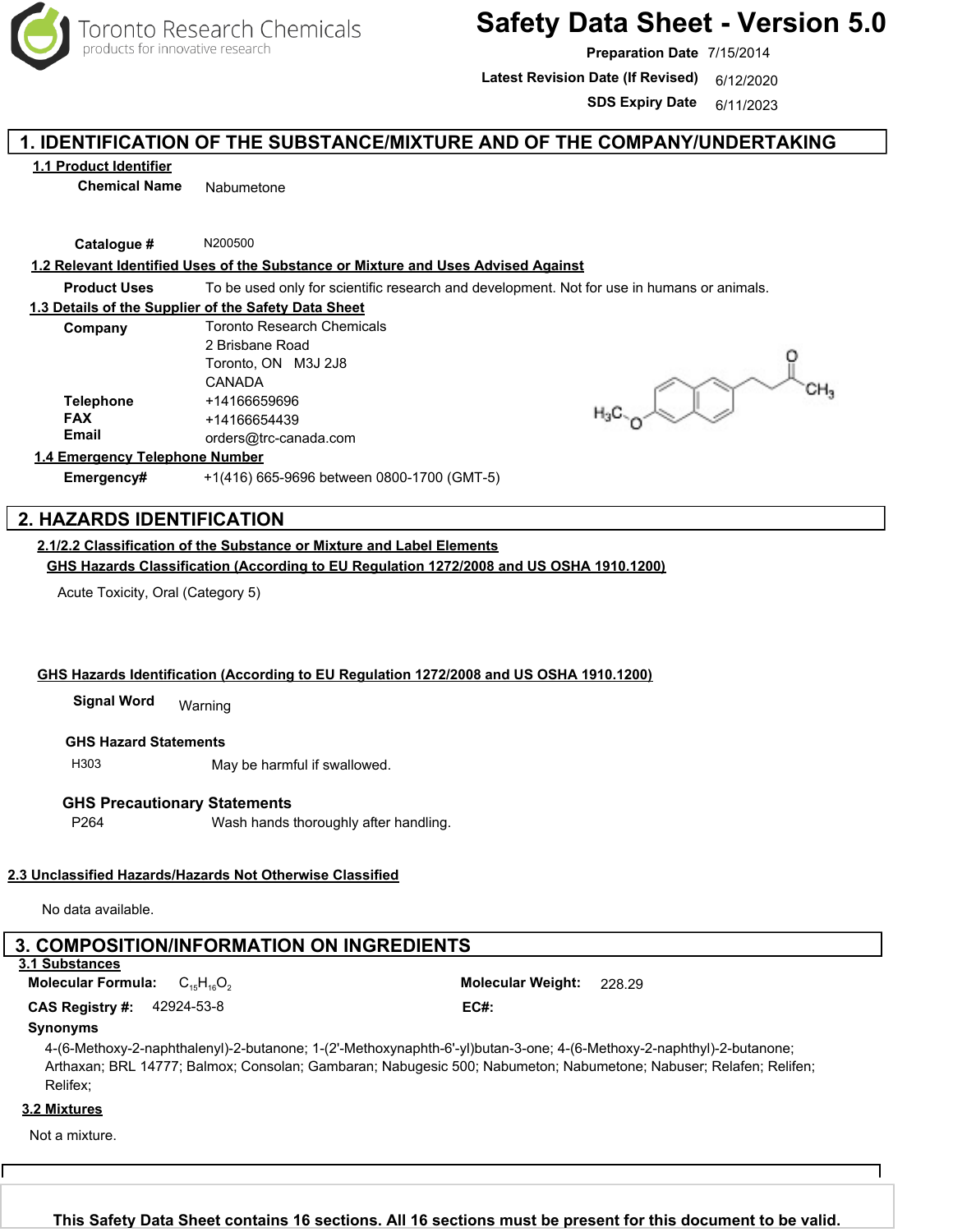## **4. FIRST AID MEASURES**

## **4.1 Description of First Aid Measures**

#### **General Advice**

If medical attention is required, show this safety data sheet to the doctor.

#### **If Inhaled**

If inhaled, move person to fresh air. If not breathing, give artificial respiration and consult a physician.

## **In Case of Skin Contact**

Wash affected area with soap and water. Consult a physician if any exposure symptoms are observed.

### **In Case of Eye Contact**

Immediately rinse eyes with plenty of water for at least 15 minutes. Consult a physician.

#### **If Swallowed**

Never give anything by mouth to an unconscious person. Rinse mouth with water. Do NOT induce vomiting unless advised to do so by a physician or Poison Control Center. Seek medical attention.

## **4.2 Most Important Symptoms and Effects, Both Acute and Delayed**

The most important known symptoms and effects are described in the labeling (see section 2.2) and/or section 11.

## **4.3 Indication of any Immediate Medical Attention and Special Treatment Needed**

No data available.

## **5. FIREFIGHTING MEASURES**

## **5.1 Extinguishing Media**

Use water spray, alcohol-resistant foam, dry chemical or carbon dioxide.

## **5.2 Special Hazards Arising from the Substance or Mixture**

Carbon oxides

#### **5.3 Advice for Firefighters**

Wear self contained breathing apparatus for fire fighting if necessary.

## **5.4 Further Information**

No data available.

## **6. ACCIDENTAL RELEASE MEASURES**

#### **Personal precautions**

Wear respiratory protection. Avoid dust formation. Avoid breathing vapours, mist or gas. Ensure adequate ventilation. Evacuate personnel to safe areas. Avoid breathing dust.

#### **Environmental precautions**

Prevent further leakage or spillage if safe to do so. Do not let product enter drains.

#### **Method and materials for containment and cleaning up**

Pick up and arrange disposal without creating dust. Sweep up and shovel. Keep in suitable, closed containers for disposal.

## **7. HANDLING AND STORAGE**

#### **7.1 Precautions for safe handling**

Avoid contact with skin and eyes. Avoid formation of dust and aerosols. Provide appropriate exhaust ventilation at places where dust is formed.

#### **7.2 Conditions for safe storage**

Keep container tightly closed in a dry and well-ventilated place. Keep in a dry place.

Storage conditions: Refrigerator

## **7.3 Specific End Uses**

For scientific research and development only. Not for use in humans or animals.

## **8. EXPOSURE CONTROLS/PERSONAL PROTECTION**

### **8.1 Control Parameters**

Contains no components with established occupational exposure limits.

## **8.2 Exposure Controls**

**Appropriate Engineering Controls**

Toronto Research Chemicals - N200500 Page <sup>2</sup> **This Safety Data Sheet contains 16 sections. All 16 sections must be present for this document to be valid.**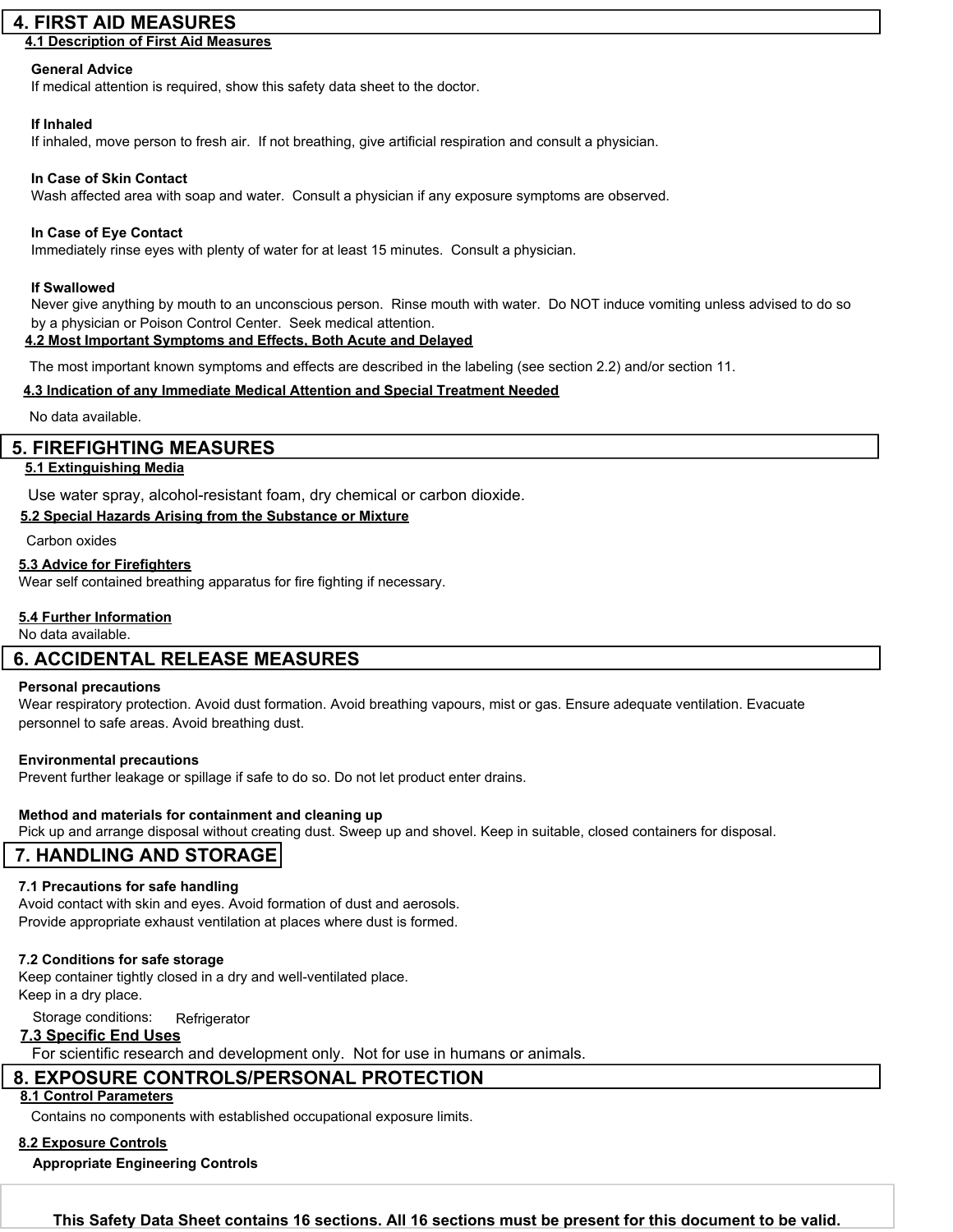A laboratory fumehood or other appropriate form of local exhaust ventilation should be used to avoid exposure.

## **Personal Protective Equipment**

All recommendations below are advisory in nature and a risk assessment should be performed by the employer/end user prior to use of this product. The type of protective equipment must be selected based on the amount and concentration of the dangerous material being used in the workplace.

## **Eye/Face Protection**

Safety goggles or face shield. All equipment should have been tested and approved under appropriate standards, such as NIOSH (US), CSA (Canada), or EN 166 (EU).

### **Skin Protection**

Gloves should be used when handling this material. Gloves are to be inspected prior to use. Contaminated gloves are to be removed using proper glove removal technique so that the outer surface of the glove does not contact bare skin. Dispose of contaminated gloves after use in compliance with good laboratory practices and local requirements.

Gloves used for incidental exposures (splash protection) should be designated as "chemical resistant" by EU standard EN 374 with the resistance codes corresponding to the anticipated use of the material. Unrated gloves are not recommended. Suggested gloves: AnsellPro Sol-Vex nitrile gloves style 37-175, 15 mil thickness. Penetration time has not been determined.

Gloves used for prolonged direct exposure (immersion) should be designated "chemical resistant" as per EN 734 with the resistance codes corresponding to the anticipated use of the material.

Suggested gloves: AnsellPro Viton/Butyl gloves style 38-612, 4/8 mil thickness.

Penetration time has not been determined.

These recommendations may not apply if the material is mixed with any other chemical, or dissolved into a solution. A risk assessment must be performed to ensure the gloves will still offer acceptable protection.

## **Body Protection**

Fire resistant (Nomex) lab coat or coveralls.

## **Respiratory Protection**

Recommended respirators are NIOSH-approved N100 or CEN-approved FFP3 particulate respirators. These are to be only used as a backup to local exhaust ventilation or other engineering controls. If the respirator is the only means of protection, a full-face supplied air respirator must be used.

## **9. PHYSICAL AND CHEMICAL PROPERTIES**

**9.1 Information on Basic Physical and Chemical Properties**

| A) Appearance                                                  | B) Odour                                                                              |
|----------------------------------------------------------------|---------------------------------------------------------------------------------------|
| <b>White Solid</b>                                             | No data available                                                                     |
| C) Odour Threshold                                             | D) pH                                                                                 |
| No data available                                              | No data available                                                                     |
| E) Melting Point/Freezing Point<br>$70-74$ °C                  | F) Initial Boiling Point/Boiling Range<br>No data available                           |
| G) Flash point<br>No data available                            | H) Evaporation Rate<br>No data available                                              |
| I) Flammability (Solid/Gas)<br>No data available               | J) Upper/Lower Flammability/Explosive Limits<br>No data available                     |
| K) Vapour Pressure<br>No data available                        | L) Vapour Density<br>No data available                                                |
| <b>M) Relative Density</b><br>No data available                | N) Solubility<br>Chloroform (Slightly), Ethyl Acetate (Slightly), Methanol (Slightly) |
| O) Partition Coefficient: n-octanol/water<br>No data available | P) Auto-Ignition Temperature<br>No data available                                     |
| Q) Decomposition Temperature<br>No data available              | R) Viscosity<br>No data available                                                     |
| <b>S) Explosive Properties</b><br>No data available            | <b>T) Oxidizing Properties</b><br>No data available                                   |
| 9.2 Other Information<br>no data available                     |                                                                                       |

Toronto Research Chemicals - N200500 Page <sup>3</sup> **This Safety Data Sheet contains 16 sections. All 16 sections must be present for this document to be valid.**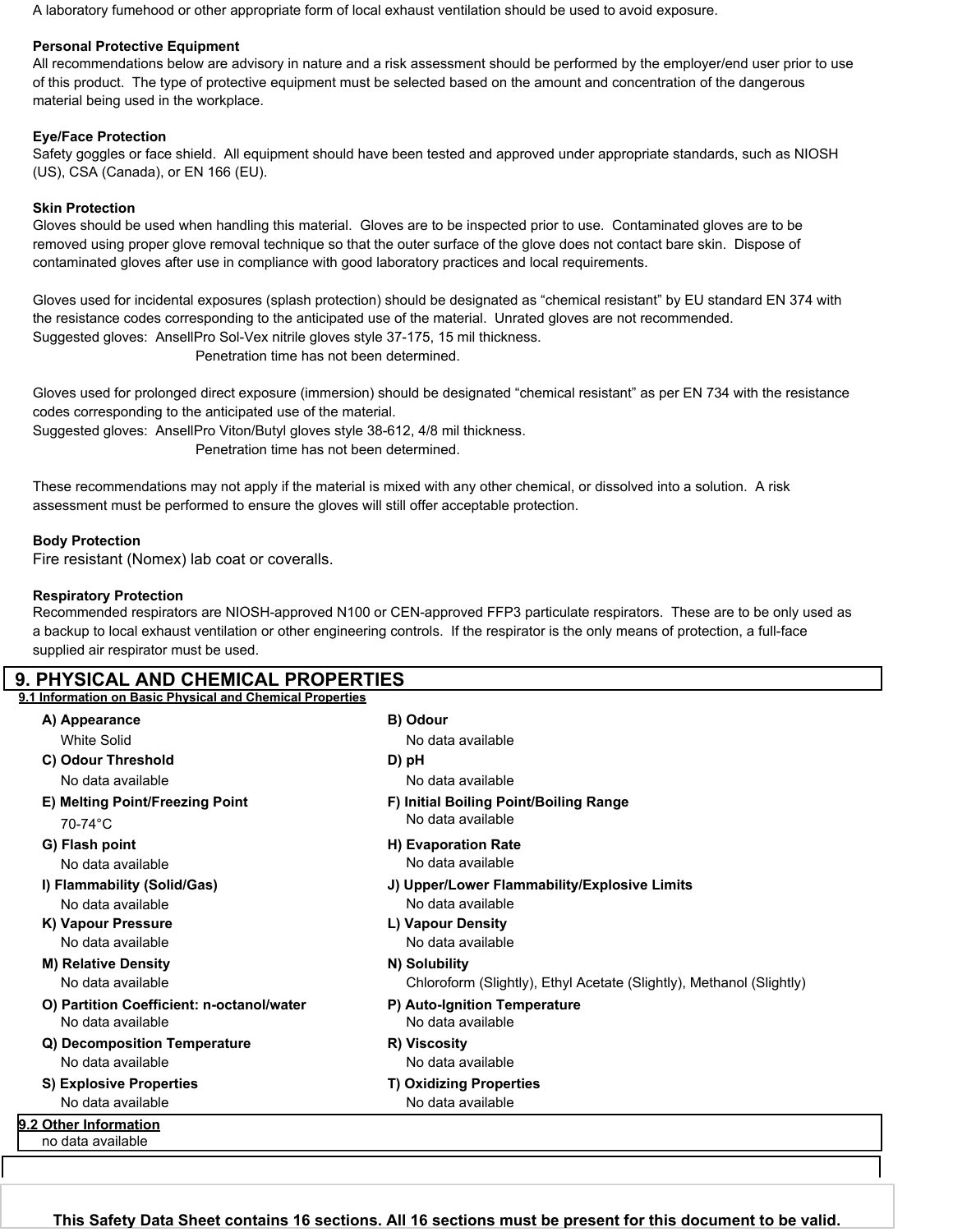## **10. STABILITY AND REACTIVITY**

### **10.1 Reactivity**

No data available.

## **10.2 Chemical Stability**

Stable under recommended storage conditions.

## **10.3 Possibility of Hazardous Reactions**

No data available.

## **10.4 Conditions to Avoid**

No data available.

## **10.5 Incompatible Materials**

Strong oxidizing agents.

## **10.6 Hazardous Decomposition Products**

**In the event of fire:** See section 5. **Other decomposition products:** No data available.

## **11. TOXICOLOGICAL INFORMATION**

## **11.1 Information on Toxicological Effects**

## **A) Acute Toxicity**

**Oral LD50:** Rat - 3,880 mg/kg

## **B) Skin Corrosion/Irritation**

No data available

## **C) Serious Eye Damage/Irritation**

No data available

## **D) Respiratory or Skin Sensitization**

No data available

## **E) Germ Cell Mutagenicity**

No data available

## **F) Carcinogenicity**

No data available

## **G) Reproductive Toxicity/Teratogenicity**

Limited laboratory results have shown reproductive toxicity/teratogenicity in animal models.

## **H) Single Target Organ Toxicity - Single Exposure**

No data available

## **I) Single Target Organ Toxicity - Repeated Exposure**

## No data available

**J) Aspiration Hazard**

No data available

## **K) Potential Health Effects and Routes of Exposure**

## **Inhalation**

May be harmful if inhaled. May cause respiratory tract irritation.

## **Ingestion**

May be harmful if swallowed.

## **Skin**

May be harmful if absorbed through skin. May cause skin irritation.

## **Eyes**

May cause eye irritation.

## **L) Signs and Symptoms of Exposure**

The most important known symptoms and effects are described in the labeling (see section 2.2) and/or section 11.

To the best of our knowledge, the chemical, physical, and toxicological properties of this material have not been thoroughly investigated.

## **M) Additional Information**

RTECS: EL9085000

## **12. ECOLOGICAL INFORMATION**

**12.1 Toxicity**

No data available.

## **12.2 Persistance and Degradability**

No data available.

## **12.3 Bioaccumulative Potential**

Toronto Research Chemicals - N200500 Page <sup>4</sup> **This Safety Data Sheet contains 16 sections. All 16 sections must be present for this document to be valid.**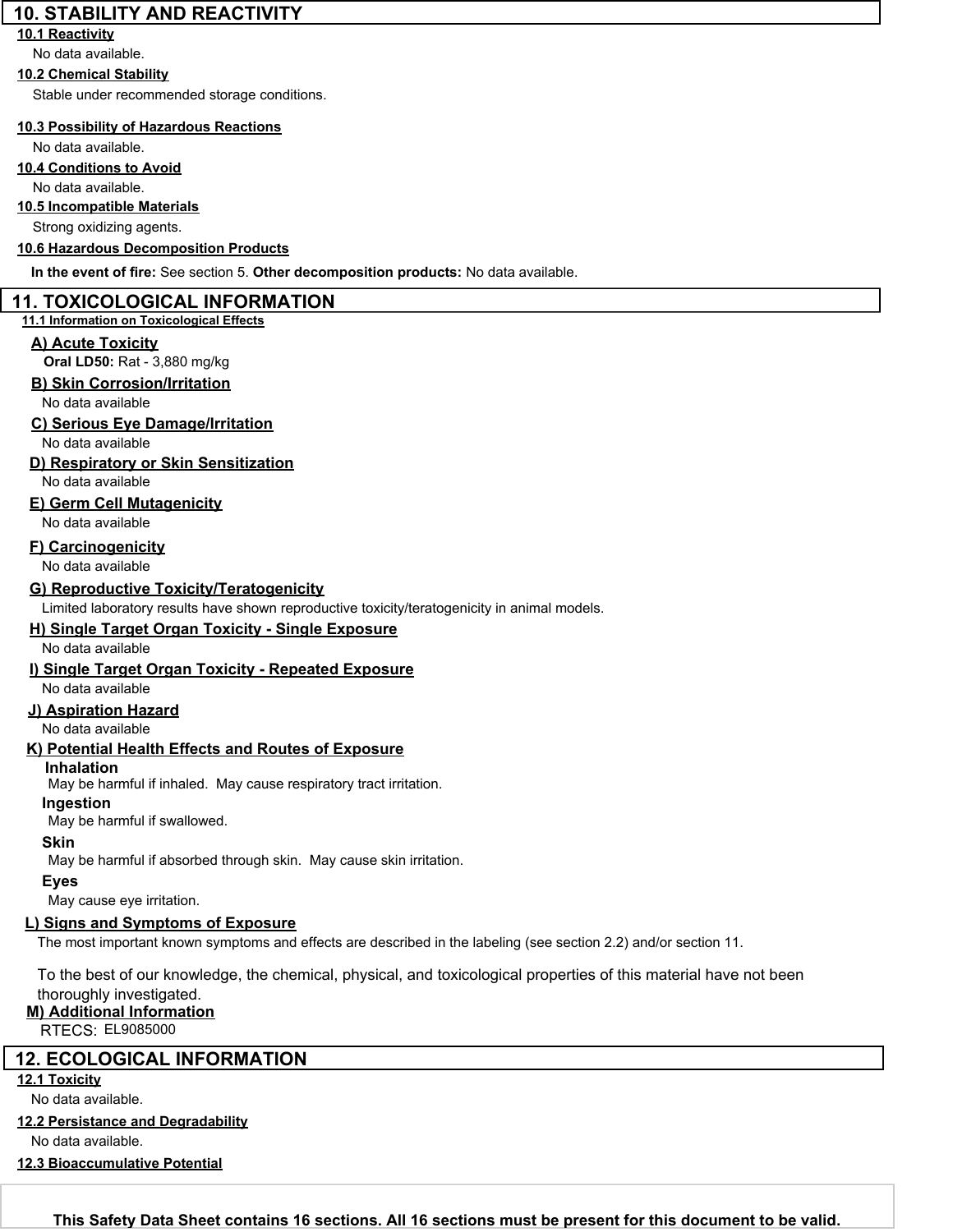No data available.

#### **12.4 Mobility in Soil**

No data available.

#### **12.5 Results of PBT and vPvB Assessment**

No data available.

#### **12.6 Other Adverse Effects**

No data available.

## **13. DISPOSAL CONSIDERATIONS**

#### **13.1 Waste Treatment Methods**

#### **A) Product**

Product may be burned in an incinerator equipped with afterburner and scrubber. Excess and expired materials are to be offered to a licensed hazardous material disposal company. Ensure that all Federal and Local regulations regarding the disposal and destruction of this material are followed.

#### **B) Contaminated Packaging**

Dispose of as above.

#### **C) Other Considerations**

Product is not to be disposed of in sanitary sewers, storm sewers, or landfills.

| <b>14. TRANSPORT INFORMATION</b>         |            |            |               |  |  |
|------------------------------------------|------------|------------|---------------|--|--|
| 14.1 UN Number                           |            |            |               |  |  |
| DOT (US): N/A                            | IATA: N/A  | IMDG: N/A  | ADR/RID: N/A  |  |  |
| 14.2 UN Proper Shipping Name             |            |            |               |  |  |
| DOT (US)/IATA:                           |            |            |               |  |  |
| Not dangerous goods                      |            |            |               |  |  |
| IMDG/ARD/RID:                            |            |            |               |  |  |
| Not dangerous goods                      |            |            |               |  |  |
| 14.3 Transport Hazard Class(es)          |            |            |               |  |  |
| DOT (US): N/A                            | IATA: N/A  | IMDG: N/A  | ADR/RID: N/A  |  |  |
| <b>14.4 Packing Group</b>                |            |            |               |  |  |
| DOT (US): N/A                            | IATA: N/A  | IMDG: N/A  | ADR/RID: N/A  |  |  |
| <b>14.5 Environmental Hazards</b>        |            |            |               |  |  |
| DOT (US): None                           | IATA: None | IMDG: None | ADR/RID: None |  |  |
| <b>14.6 Special Precautions for User</b> |            |            |               |  |  |
| None                                     |            |            |               |  |  |

## **15. REGULATORY INFORMATION**

This safety data sheet complies with the requirements of WHMIS (Canada), OSHA 1910.1200 (US), and EU Regulation EC No. 1907/2006 (European Union).

#### **15.1 Safety, Health and Environmental Regulations/Legislation Specific for the Substance or Mixture**

#### **A) Canada**

**DSL/NDSL Status:** This product is not listed on the Canadian DSL/NDSL.

#### **B) United States**

**TSCA Status:** This product is not listed on the US EPA TSCA.

#### **C) European Union**

**ECHA Status:** This product is not registered with the EU ECHA.

#### **15.2 Chemical Safety Assessment**

No data available

## **16. OTHER INFORMATION**

## **16.1 Revision History**

Original Publication Date: 7/15/2014

#### **16.2 List of Abbreviations**

| LD50                            | Median lethal dose of a substance required to kill 50% of a test population.          |  |  |  |
|---------------------------------|---------------------------------------------------------------------------------------|--|--|--|
| <b>LC50</b>                     | Medial lethal concentration of a substance required to kill 50% of a test population. |  |  |  |
| LDLo                            | Lowest known lethal dose                                                              |  |  |  |
| <b>TDLo</b>                     | Lowest known toxic dose                                                               |  |  |  |
| <b>IARC</b>                     | International Agency for Research on Cancer                                           |  |  |  |
| <b>NTP</b>                      | National Toxicology Program                                                           |  |  |  |
| <b>RTECS</b>                    | Registry of Toxic Effects of Chemical Substances                                      |  |  |  |
| <b>16.3 Eurthor Information</b> |                                                                                       |  |  |  |

#### **16.3 Further Information**

Copyright 2015. Toronto Research Chemicals Inc. Copies may be made for internal use only. The above information is believed to be correct to the best of our knowledge, but is to be only used as a guide. To the best of our knowledge, the chemical, physical, and toxicological properties have not been thoroughly investigated. Please take all due care when handling this product.

Toronto Research Chemicals - N200500 Page <sup>5</sup> **This Safety Data Sheet contains 16 sections. All 16 sections must be present for this document to be valid.**